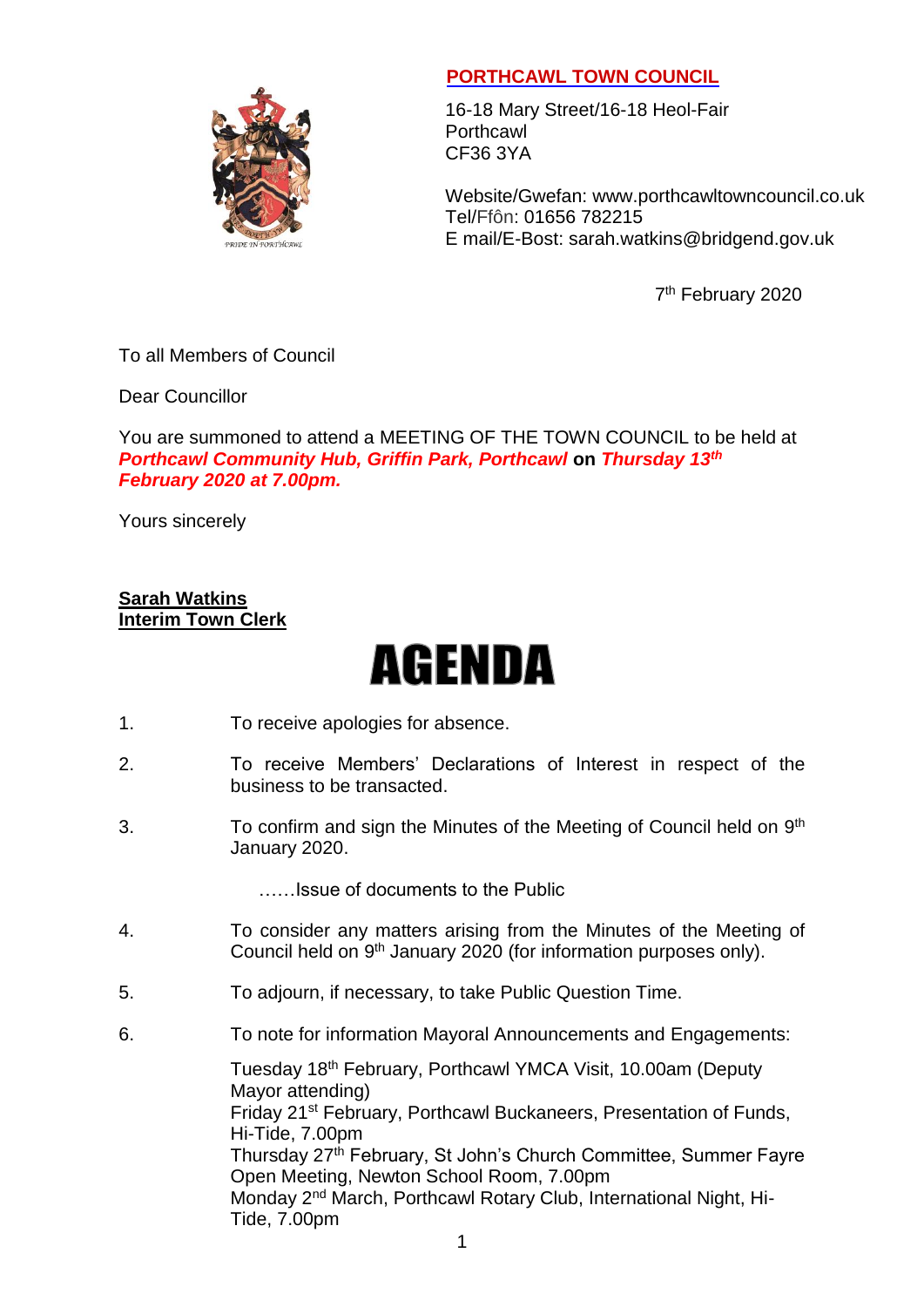- 7. To determine item Confirmation of Mayor Elect 2020-2021.
- 8. To consider item Committee Meeting Vacancies:-
	- $\triangleright$  Planning
	- $\triangleright$  Finance & Governance
- 9. To note for information Report of the Porthcawl Shout Forum (Cllr G Walter).
- 10. To consider item Minutes of the Operations Committee meeting held on 16th January 2020.
- 11. To consider item Minutes of the Finance & Governance Committee meeting held on 23rd January 2020.
- 12. To consider item Minutes of the Promoting Porthcawl Committee meeting held on 3rd February 2020.
- 13. To consider item Sale of Council Chamber Chairs.
- 14. To consider item New Road Allotment Society Quarterly Report for the New Road Allotment Site (copy of the accounts on pink under separate cover).
- 15. To consider correspondence received from Jane Fielding, Centre Manager, YMCA Porthcawl - Financial contribution towards the window replacement costs (attached).
- 16. To consider correspondence received from Paula Bainbridge, Contracts Team Leader, NHS Wales Shared Services – NHS (Pharmaceutical Services) (Wales) Regulations 2013.
- 17. To consider item 'Griffin Park' (Information attached) (Cllr M Clarke).
- 18. For information only Refurbishment of John Street/Station Hill Underpass/Bus Station (attached) (Cllr M Clarke).
- 19. To consider item Election Pledge To provide wheelchair friendly equipment in play parks (attached) (Cllr M Clarke).
- 20. To consider item 'Porthcawl becoming sensory aware' (Cllr R Smith).
- 21. To consider item Porthcawl Cemetery car crime (Cllr L Tallon-Morris).
- 22. Clerk's Report.

#### *Introduction of Standing Order No. 3(d)*

*In view of the confidential nature of the business about to be transacted it is advisable in the public interest that the public be temporarily excluded from the meeting.*